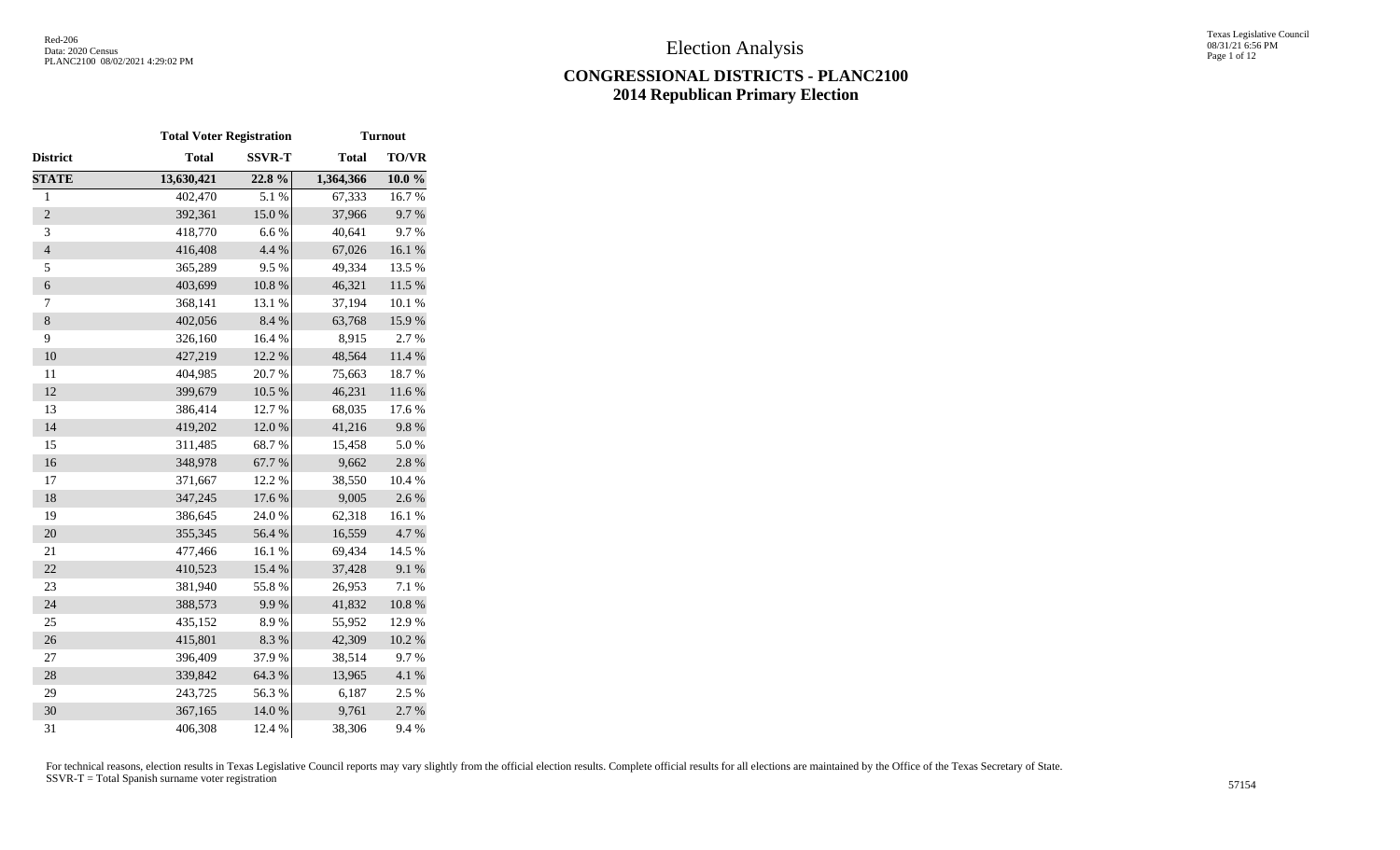Texas Legislative Council 08/31/21 6:56 PM Page 2 of 12

# **CONGRESSIONAL DISTRICTS - PLANC2100 2014 Republican Primary Election**

|                 | <b>Total Voter Registration</b> |               |              | <b>Turnout</b> |
|-----------------|---------------------------------|---------------|--------------|----------------|
| <b>District</b> | Total                           | <b>SSVR-T</b> | <b>Total</b> | <b>TO/VR</b>   |
| 32              | 398,713                         | 9.8%          | 46,036       | 11.5 %         |
| 33              | 236,632                         | 37.6 %        | 7,899        | 3.3 %          |
| 34              | 337,671                         | 73.4 %        | 11,627       | 3.4 %          |
| 35              | 333,977                         | 44.7 %        | 13,544       | 4.1 %          |
| 36              | 406,306                         | 10.5 %        | 54,860       | 13.5 %         |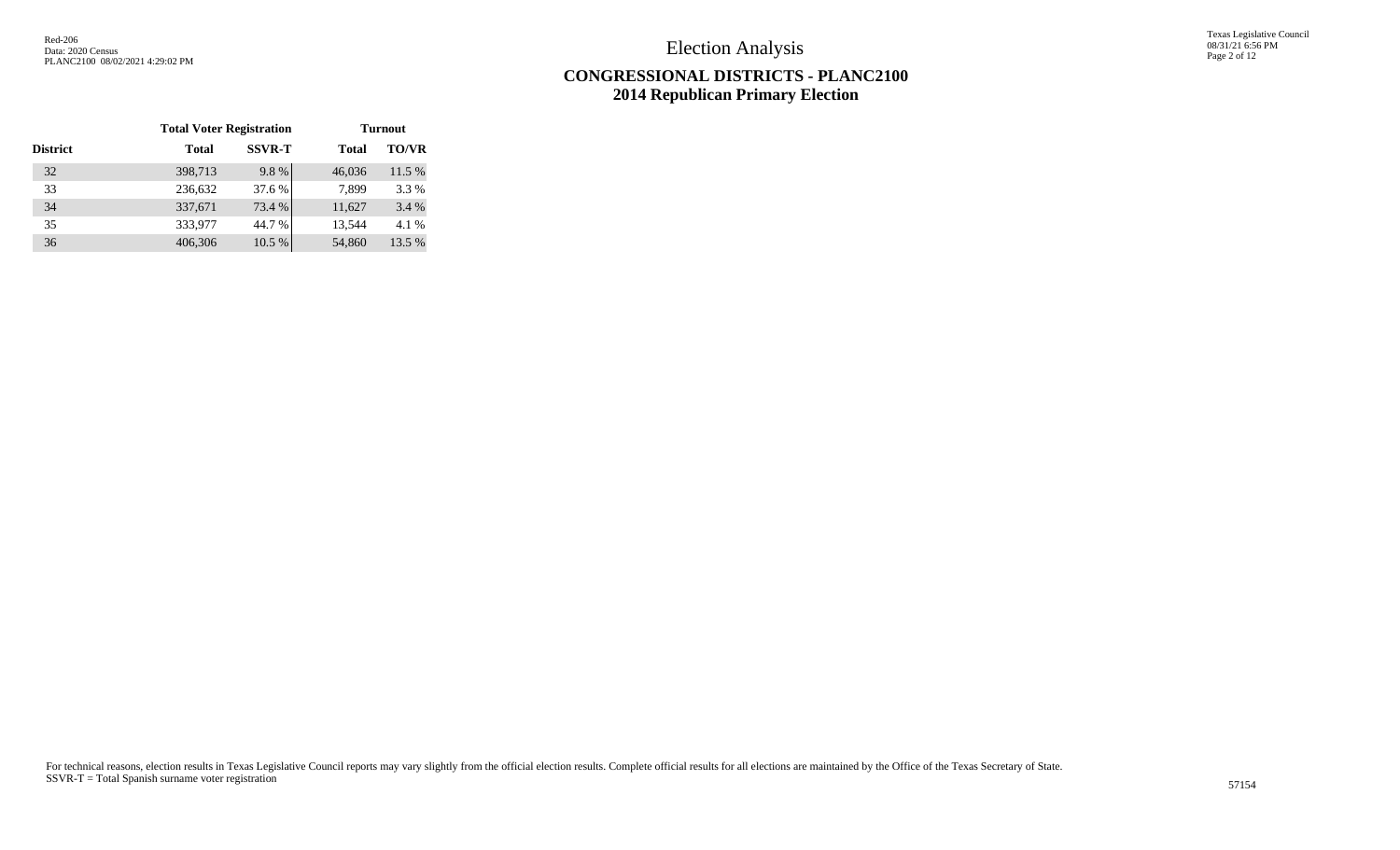|                 |               |         |                  |         |                  |          |                | <b>U.S. SEN</b> |          |          |        |         |                 |         |                |        |                  | <b>GOVERNOR</b> |                  |         |
|-----------------|---------------|---------|------------------|---------|------------------|----------|----------------|-----------------|----------|----------|--------|---------|-----------------|---------|----------------|--------|------------------|-----------------|------------------|---------|
| <b>District</b> | <b>Mapp-R</b> |         | <b>Cleaver-R</b> |         | <b>Stovall-R</b> |          | Cornyn-R       |                 | $Cope-R$ |          | Vega-R |         | <b>Reasor-R</b> |         | Stockman-R     |        | Abbott-R         |                 | <b>Fritsch-R</b> |         |
| <b>STATE</b>    | 23,311        | $1.8\%$ | 12,360           | $0.9\%$ | 140,843 10.7 %   |          | 781,772 59.5 % |                 | 34,050   | $2.6\%$  | 50,084 | $3.8\%$ | 20,599          | $1.6\%$ | 251,659 19.1 % |        | 1,223,821 91.5 % |                 | 58,969           | $4.4\%$ |
|                 | 1,053         | 1.6%    | 596              | 0.9%    | 8,792            | 13.8 %   | 40,334         | 63.1 %          | 1,257    | 2.0 %    | 1,831  | 2.9 %   | 790             | 1.2%    | 9,239          | 14.5 % | 60,610           | 92.9 %          | 2,598            | 4.0%    |
| 2               | 1,053         | 2.9%    | 133              | 0.4%    | 4,917            | 13.3 %   |                | 20,028 54.3 %   | 560      | 1.5 %    | 792    | 2.1 %   | 683             | 1.9%    | 8,687          | 23.6 % | 35,722           | 94.9 %          | 831              | 2.2 %   |
| 3               | 671           | 1.7 %   | 231              | $0.6\%$ | 3,652            | 9.3%     |                | 24,266 61.8 %   | 1,179    | 3.0 %    | 1,294  | 3.3%    | 748             | 1.9%    | 7,232          | 18.4 % | 36,954           | 91.7 %          | 1,989            | 4.9%    |
| $\overline{4}$  | 871           | 1.4 %   | 1,049            | 1.7%    | 6,707            | 10.6%    | 39,531         | 62.6 %          | 1,615    | 2.6 %    | 2,657  | 4.2 %   | 971             | 1.5 %   | 9,711          | 15.4 % | 58,717 91.4 %    |                 | 3,386            | 5.3 %   |
| 5               | 540           | 1.1 %   | 366              | $0.8\%$ | 7,146            | 15.1 %   | 29,207         | 61.7 %          | 1,067    | 2.3 %    | 1,584  | 3.3%    | 523             | 1.1 %   | 6,880          | 14.5 % | 44,626           | 92.5 %          | 1,965            | 4.1 %   |
| 6               | 481           | 1.1%    | 602              | 1.4 %   | 4,430            | 10.0%    | 27,355         | 61.5 %          | 1,440    | 3.2 %    | 1,879  | 4.2 %   | 835             | 1.9%    | 7,473          | 16.8%  | 41,702 91.2 %    |                 | 2,298            | 5.0%    |
| $\tau$          | 790           | 2.2 %   | 105              | 0.3 %   | 3,883            | $10.6\%$ | 23,241         | 63.6 %          | 404      | 1.1 %    | 689    | 1.9%    | 512             | 1.4 %   | 6,933          | 19.0%  | 34,652 94.3 %    |                 | 931              | 2.5 %   |
| 8               | 1,498         | 2.5 %   | 536              | 0.9%    | 13,486           | 22.1 %   | 27,784         | 45.5 %          | 1,275    | 2.1 %    | 1,672  | 2.7%    | 907             | 1.5 %   | 13,839         | 22.7 % | 58,408           | 92.9 %          | 2,362            | 3.8%    |
| 9               | 276           | 3.2 %   | 49               | 0.6 %   | 809              | 9.4 %    | 4,798          | 55.8%           | 136      | 1.6 %    | 344    | 4.0%    | 153             | 1.8%    | 2,039          | 23.7 % | 7,864            | 91.5 %          | 323              | 3.8%    |
| 10              | 1,093         | 2.3 %   | 231              | 0.5%    | 5,655            | 12.1 %   | 25,044         | 53.8%           | 851      | $1.8~\%$ | 1,531  | 3.3 %   | 617             | 1.3%    | 11,570         | 24.8%  | 43,405           | 91.9%           | 2,204            | 4.7%    |
| -11             | 1,331         | 1.8%    | 831              | 1.1 %   | 6,263            | 8.6 %    | 46,317         | 63.8%           | 2,222    | 3.1 %    | 2,876  | 4.0%    | 1,168           | 1.6 %   | 11,599         | 16.0 % | 67,966           | 91.4 %          | 3,064            | 4.1 %   |
| 12              | 431           | 1.0%    | 667              | 1.5 %   | 3,929            | 8.8%     |                | 27,657 61.7 %   | 1,468    | 3.3 %    | 1,653  | 3.7%    | 603             | 1.3%    | 8,401          | 18.7%  | 42,130 91.6 %    |                 | 2,147            | 4.7%    |
| 13              | 934           | $1.4\%$ | 746              | 1.2%    | 4,900            | 7.6 %    | 41,129         | 63.7 %          | 2,670    | 4.1 %    | 2,747  | 4.3 %   | 1,555           | 2.4 %   | 9,850          | 15.3 % | 59,609           | 90.2%           | 3,615            | 5.5 %   |
| 14              | 1,385         | 3.5 %   | 242              | 0.6 %   | 5,947            | 15.1 %   |                | 17,471 44.5 %   | 927      | 2.4 %    | 1,294  | 3.3 %   | 567             | 1.4 %   | 11,466         | 29.2 % | 36,622 92.0 %    |                 | 1,439            | 3.6 %   |
| 15              | 328           | 2.2 %   | 254              | 1.7%    | 1,146            | 7.6 %    |                | 8,711 57.8 %    | 584      | 3.9%     | 1,058  | 7.0%    | 211             | 1.4 %   | 2,769          | 18.4 % | 13,595 88.5 %    |                 | 687              | 4.5 %   |
| 16              | 71            | 0.7%    | 84               | 0.9%    | 488              | 5.1 %    |                | 6,214 65.1 %    | 160      | 1.7 %    | 761    | 8.0%    | 118             | 1.2%    | 1,645          | 17.2 % |                  | 8,157 85.7 %    | 339              | 3.6 %   |
| 17              | 460           | 1.3 %   | 297              | 0.8%    | 3,256            | 8.9%     | 22,161         | 60.3%           | 964      | 2.6 %    | 1,376  | 3.7 %   | 442             | 1.2%    | 7,788          | 21.2 % |                  | 34,476 91.7 %   | 1,721            | 4.6 %   |
| 18              | 291           | 3.3 %   | 42               | 0.5%    | 1,091            | 12.4 %   |                | 4,710 53.3 %    | 132      | 1.5 %    | 263    | 3.0%    | 142             | 1.6 %   | 2,162          | 24.5 % | 8,233            | 92.8%           | 262              | 3.0 %   |
| 19              | 1,040         | 1.7 %   | 977              | 1.6 %   | 5,550            | 9.3%     | 36,697         | 61.4%           | 3,259    | 5.5 %    | 2,955  | 4.9%    | 895             | 1.5 %   | 8,412          | 14.1 % | 55,521           | 90.5 %          | 2,636            | 4.3 %   |
| 20              | 234           | 1.4 %   | 173              | 1.1%    | 1,210            | 7.5 %    | 10,100         | 62.4 %          | 422      | 2.6 %    | 896    | 5.5 %   | 387             | 2.4 %   | 2,768          | 17.1 % | 14,405           | 90.8%           | 679              | 4.3 %   |
| 21              | 1,222         | 1.8%    | 570              | 0.9%    | 5,275            | 7.9%     |                | 42,186 62.9 %   | 1,775    | 2.6 %    | 2,659  | 4.0%    | 1,420           | 2.1 %   | 11,950         | 17.8%  | 61,299           | 90.5 %          | 3,477            | 5.1 %   |
| 22              | 1,277         | 3.5 %   | 184              | 0.5 %   | 5,643            | 15.4 %   | 16,709         | 45.5 %          | 845      | 2.3 %    | 1,330  | 3.6%    | 791             | 2.2 %   | 9,963          | 27.1 % | 34,400           | 92.7%           | 1,218            | 3.3 %   |
| 23              | 431           | 1.7%    | 248              | 1.0 %   | 2,021            | 7.8%     | 16,666         | 64.2 %          | 746      | 2.9%     | 1,245  | 4.8%    | 545             | 2.1 %   | 4,062          | 15.6 % | 24,131 91.3 %    |                 | 1,032            | 3.9%    |
| 24              | 317           | 0.8 %   | 402              | 1.0%    | 3,383            | 8.3%     | 26,305         | 64.8%           | 899      | 2.2 %    | 1,465  | 3.6%    | 453             | 1.1 %   | 7,347          | 18.1 % | 37,655 91.0 %    |                 | 2,223            | 5.4 %   |
| 25              | 821           | 1.5 %   | 442              | 0.8%    | 4,810            | 8.9%     | 33,903         | 63.0%           | 1,090    | 2.0 %    | 2,156  | 4.0%    | 722             | 1.3 %   | 9,905          | 18.4 % | 49,021           | 89.7%           | 3,277            | 6.0%    |
| 26              | 399           | 1.0%    | 458              | 1.1 %   | 4,103            | 9.9%     | 24,624         | 59.5 %          | 1,300    | 3.1 %    | 1,456  | 3.5 %   | 746             | 1.8%    | 8,297          | 20.0 % | 38,303           | 91.1 %          | 2,141            | 5.1 %   |
| 27              | 1,180         | 3.2 %   | 280              | $0.8\%$ | 3,126            | 8.4 %    | 23,356         | 62.6 %          | 741      | 2.0%     | 1,552  | 4.2%    | 576             | 1.5 %   | 6,479          | 17.4 % | 35,125           | 92.1 %          | 1,305            | 3.4 %   |
| 28              | 221           | 1.6 %   | 167              | 1.2 %   | 1,005            | 7.4 %    |                | 8,078 59.3 %    | 441      | 3.2 %    | 997    | 7.3 %   | <b>230</b>      | 1.7%    | 2,480          | 18.2 % | 12,104           | 88.8%           | 554              | 4.1 %   |
| 29              | 195           | 3.2 %   | 30               | $0.5\%$ | 621              | 10.2 %   |                | 3,128 51.4 %    | 83       | 1.4 %    | 291    | 4.8%    | 99              | 1.6 %   | 1,639          | 26.9%  |                  | 5,616 92.0 %    | 136              | 2.2 %   |
| 30              | 77            | 0.8%    | 72               | 0.8 %   | 916              | 9.6 %    |                | 6,014 63.3 %    | 291      | 3.1 %    | 394    | 4.1 %   | 105             | 1.1 %   | 1,636          | 17.2 % | 8,929            | 92.1 %          | 392              | 4.0%    |
| 31              | 308           | 0.8%    | 354              | 1.0%    | 4,161            | 11.2 %   | 22,904         | 61.6 %          | 649      | 1.7%     | 1,382  | 3.7%    | 395             | 1.1%    | 7,037          | 18.9%  | 33,884           | 90.3%           | 2,032            | 5.4 %   |
| 32              | 313           | 0.7%    | 245              | 0.5%    | 3,277            | 7.3 %    |                | 32,379 72.1 %   | 833      | 1.9%     | 1.390  | 3.1 %   | 365             | 0.8%    | 6,124          | 13.6 % | 41,191 91.4 %    |                 | 2,186            | 4.9%    |
|                 |               |         |                  |         |                  |          |                |                 |          |          |        |         |                 |         |                |        |                  |                 |                  |         |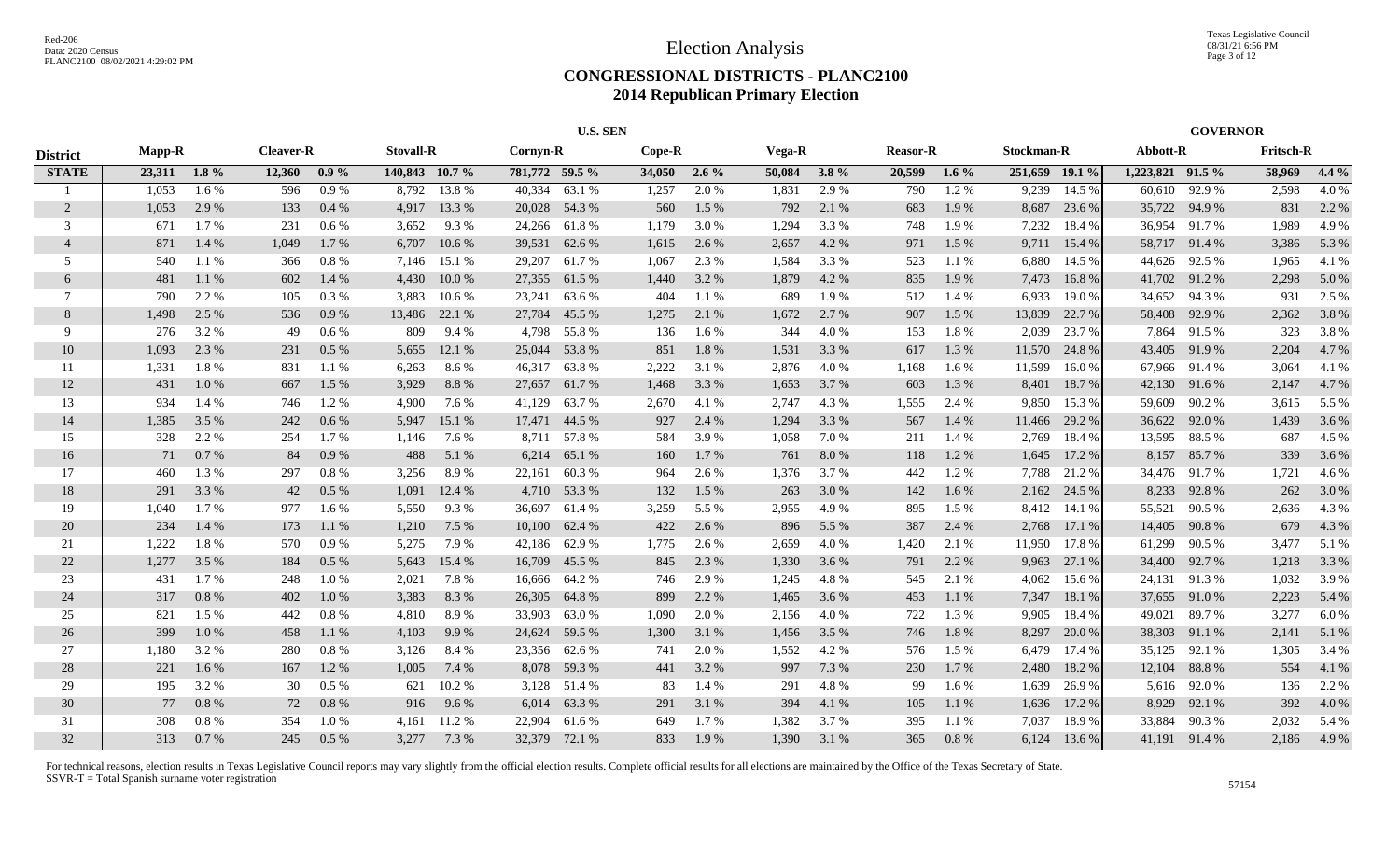|                 |                   | <b>GOVERNOR</b> |                  |         |                  |               |                | <b>LT. GOVERNOR</b> |                    |              |                  |        |                     |              | <b>ATTORNEY GEN</b> |        |                 |               | <b>COMPTROLLER</b> |                |
|-----------------|-------------------|-----------------|------------------|---------|------------------|---------------|----------------|---------------------|--------------------|--------------|------------------|--------|---------------------|--------------|---------------------|--------|-----------------|---------------|--------------------|----------------|
| <b>District</b> | <b>Martinez-R</b> |                 | <b>Kilgore-R</b> |         | <b>Patrick-R</b> |               | Dewhurst-R     |                     | <b>Patterson-R</b> |              | <b>Staples-R</b> |        | <b>Smitherman-R</b> |              | <b>Branch-R</b>     |        | <b>Paxton-R</b> |               | <b>Medina-R</b>    |                |
| <b>STATE</b>    | 35,575            | $2.7\%$         | 19,045           | $1.4\%$ | 552,611 41.4 %   |               | 377,916 28.3 % |                     | 166,364 12.5 %     |              | 236,908 17.8 %   |        | 282,624 22.1 %      |              | 428,250 33.5 %      |        | 567,982 44.4 %  |               |                    | 236,519 19.3 % |
|                 | 1,214             | 1.9%            | 823              | 1.3%    | 19,057           | 29.2 %        | 16,527         | 25.3 %              | 5,303              | 8.1 %        | 24,479           | 37.4 % | 14,615              | 23.9 %       | 21,050              | 34.4 % | 25,491          | 41.7%         | 13,362             | 23.0 %         |
| 2               | 770               | 2.0 %           | 332              | 0.9%    | 23,383           | 61.7%         |                | 6,840 18.0 %        | 4,799              | 12.7 %       | 2,880            | 7.6 %  | 11,438              | 31.0 %       | 10,409              | 28.2 % | 15,089          | 40.9%         | 4,399              | 12.4 %         |
| 3               | 827               | 2.1 %           | 521              | 1.3%    | 21.669           | 53.8%         | 7,433          | 18.5 %              | 5.094              | 12.6 %       | 6,080            | 15.1 % | 3,741               | 9.3%         | 9,092               | 22.7 % | 27,230          | 68.0 %        | 5.480              | 15.0%          |
| 4               | 1,363             | 2.1 %           | 795              | 1.2%    | 21,340           | 33.4 %        | 22,061         | 34.5 %              | 7,276              | 11.4 %       | 13,188           | 20.6 % | 10,892              | 18.3%        | 21,399              | 35.9%  | 27,249          | 45.8%         | 14,041             | 25.2 %         |
| 5               | 1,079             | 2.2 %           | 572              | 1.2%    | 18,209           | 37.4 %        | 9,936          | 20.4 %              | 4,273              | 8.8%         | 16,292           | 33.4 % | 7,130               | 15.4 %       | 17,264              | 37.3 % | 21,850          | 47.2 %        | 9,043              | 20.6 %         |
| 6               | 1,219             | 2.7 %           | 529              | 1.2%    | 21,197           | 46.4 %        | 12,076         | 26.5 %              | 4,556              | $10.0\%$     | 7,815            | 17.1 % | 6,092               | 13.9 %       | 14,406              | 32.9 % |                 | 23,272 53.2 % | 9,689              | 23.1 %         |
| $\tau$          | 845               | 2.3 %           | 326              | 0.9%    | 18,893           | 50.9 %        | 10,539         | 28.4 %              | 4,739              | 12.8 %       | 2,967            | 8.0%   | 12,620              | 35.3 %       | 10,860              | 30.4 % | 12,302          | 34.4 %        | 4.046              | 12.0 %         |
| 8               | 1,080             | 1.7 %           | 1,044            | 1.7%    |                  | 34,312 54.3 % | 10,859         | 17.2 %              | 6,952              | 11.0 %       | 11,111           | 17.6 % | 11,352              | 18.7 %       | 16,912              | 27.9 % | 32,356 53.4 %   |               | 9,424              | 16.3%          |
| 9               | 318               | 3.7 %           | 87               | 1.0%    | 4,705            | 54.4 %        | 1,897          | 21.9 %              | 1,275              | 14.7 %       | 778              | 9.0%   | 2,517               | 30.0%        | 2,627               | 31.3 % | 3,251           | 38.7%         | 1,307              | 16.0%          |
| 10              | 1,057             | 2.2 %           | 588              | 1.2%    | 22,203           | 46.7%         | 11,876         | 25.0 %              | 7,407              | 15.6 %       | 6,043            | 12.7 % | 11,991              | 26.5 %       | 15,166              | 33.5 % | 18,163          | 40.1 %        | 5,987              | 13.4 %         |
| 11              | 2,072             | 2.8%            | 1,272            | 1.7%    | 23,027           | 31.3%         | 29,198         | 39.7 %              | 7,065              | 9.6 %        | 14,241           | 19.4 % | 16,951              | 24.3 %       | 26,505              | 37.9%  | 26,386          | 37.8%         | 12,092             | 17.8%          |
| 12              | 1,180             | 2.6 %           | 530              | 1.2%    | 22,368           | 48.6 %        | 12,229         | 26.6 %              | 4,243              | 9.2 %        | 7,153            | 15.6 % | 5,815               | 13.1 %       | 13,209              | 29.8%  | 25,345          | 57.1 %        | 9,937              | 23.2 %         |
| 13              | 1,622             | 2.5 %           | 1,221            | 1.8%    | 20,687           | 31.5 %        | 24,029         | 36.6 %              | 6,791              | 10.4%        | 14,076           | 21.5 % | 16,286              | 25.9 %       | 22,789              | 36.2 % | 23,793          | 37.8 %        | 11,705             | 19.8 %         |
| 14              | 1,047             | 2.6 %           | 685              | 1.7 %   | 16,628           | 41.9%         | 8,939          | 22.5 %              | 8,081              | 20.3 %       | 6,084            | 15.3 % | 9,922               | 26.3 %       | 10,834              | 28.8%  | 16,900          | 44.9 %        | 10,101             | 28.2 %         |
| 15              | 805               | 5.2%            | 279              | 1.8%    | 5,484            | 36.3 %        | 5,277          | 34.9 %              |                    | 2,143 14.2 % | 2,212            | 14.6 % | 3,425               | 23.6 %       | 5,691               | 39.3%  | 5,368           | 37.1 %        | 2,886              | 20.4 %         |
| 16              | 755               | 7.9 %           | 264              | 2.8%    | 3,472            | 37.0 %        | 3,421          | 36.4 %              | 1,079              | 11.5 %       | 1,421            | 15.1 % | 2,545               | 28.3 %       | 2,470               | 27.5 % | 3,972           | 44.2 %        |                    | 1,913 21.7 %   |
| 17              | 847               | 2.3 %           | 539              | 1.4 %   |                  | 11,843 31.6 % | 10,867         | 29.0 %              |                    | 5,433 14.5 % | 9,381            | 25.0 % | 9,646               | 26.8%        | 12,330              | 34.3 % | 13,986          | 38.9%         |                    | 5,879 17.1 %   |
| 18              | 270               | 3.0 %           | 110              | 1.2%    | 5,168            | 57.8%         | 1,559          | 17.4 %              | 1,379              | 15.4 %       | 836              | 9.3%   | 2,953               | 33.9 %       | 2,430               | 27.9 % |                 | 3,318 38.1 %  | 1,261              | 15.1 %         |
| 19              | 2,056             | 3.4 %           | 1,103            | 1.8%    | 20,564           | 33.8%         | 23,718         | 39.0 %              | 4,833              | 8.0%         | 11,652           | 19.2 % | 15,618              | 26.6 %       | 20,578              | 35.0%  | 22,520          | 38.4 %        | 9,267              | 16.4 %         |
| 20              | 555               | 3.5 %           | 226              | $1.4\%$ | 7.511            | 48.9%         |                | 4,761 31.0 %        | 1,604              | 10.4%        | 1,499            | 9.7 %  | 3,845               | 24.3 %       | 4.983               | 31.5 % | 6,988           | 44.2 %        |                    | 3,245 21.5 %   |
| 21              | 1,891             | 2.8 %           | 1,032            | 1.5 %   | 27,980           | 41.5 %        | 21,424         | 31.7%               | 8,838              | 13.1 %       | 9,254            | 13.7 % | 16,150              | 25.0%        | 24,303              | 37.6 % | 24,212          | 37.4 %        | 10,765             | 17.0 %         |
| 22              | 978               | 2.6 %           | 497              | 1.3 %   | 19,605           | 52.5 %        | 7,384          | 19.8 %              | 5,850              | 15.7 %       | 4,505            | 12.1%  | 8,116               | 22.5 %       | 10,611              | 29.4 % | 17,308          | 48.0%         | 5,849              | 16.6 %         |
| 23              | 834               | 3.2 %           | 422              | $1.6\%$ | 10,415           | 39.9%         | 8,963          | 34.4 %              | 2,663              | 10.2 %       | 4,047            | 15.5 % | 5,636               | 22.4 %       | 9,211               | 36.6 % | 10,291          | 40.9%         | 4,480              | 18.3%          |
| 24              | 1,105             | 2.7 %           | 417              | 1.0%    |                  | 20,846 50.3 % | 9,805          | 23.7 %              | 5,081              | 12.3 %       | 5,708            | 13.8 % | 4,757               | 11.8%        | 12,594              | 31.3%  | 22,833          | 56.8%         | 7,784              | 20.4 %         |
| 25              | 1,527             | 2.8%            | 855              | 1.6%    | 17.990           | 32.9 %        | 17,552         | 32.1 %              | 8,426              | 15.4 %       | 10,723           | 19.6 % | 10,835              | 20.8%        | 20,435              | 39.3 % | 20,776          | 39.9 %        | 10,926             | 22.0 %         |
| 26              | 1,099             | 2.6 %           | 496              | 1.2%    | 22,599           | 53.8%         | 8,559          | 20.4 %              | 4,355              | 10.4%        | 6,473            | 15.4 % | 5,149               | 12.6 %       | 11,664              | 28.5 % | 24,171          | 59.0 %        | 8,068              | 20.6 %         |
| 27              | 1,062             | 2.8%            | 655              | 1.7%    | 11,066           | 29.5 %        | 14,922         | 39.7 %              | 5,999              | 16.0%        | 5,569            | 14.8%  | 10,424              | 30.4 %       | 11,514              | 33.6 % | 12,359          | 36.0%         | 4,828              | 13.6 %         |
| 28              | 721               | 5.3 %           | 256              | 1.9 %   | 5,683            | 42.6 %        |                | 4,198 31.5 %        | 1,658              | 12.4 %       | 1,805            | 13.5 % | 3,064               | 23.2 %       | 4,761               | 36.0%  | 5,399           | 40.8%         | 2,875              | 22.5 %         |
| 29              | 275               | 4.5 %           | 75               | 1.2%    |                  | 3,546 57.8 %  | 1,033          | 16.8%               | 1,014              | 16.5 %       | 539              | 8.8%   | 1,934               | 32.2 %       | 1,641               | 27.3 % | 2,429           | 40.5 %        | 1,049              | 18.0%          |
| 30              | 256               | 2.6 %           | 119              | $1.2\%$ | 5,052            | 52.2 %        | 2,087          | 21.6 %              | 1,196              | 12.4 %       | 1,348            | 13.9 % | 1,334               | 14.1 %       | 3,133               | 33.1 % | 4,998           | 52.8%         | 1,647              | 17.9 %         |
| 31              | 1.085             | 2.9 %           | 515              | 1.4 %   | 12,853           | 34.4 %        | 12,007         | 32.1 %              | 6,131              | 16.4 %       | 6,396            | 17.1 % | 9,400               | 26.2 %       | 11,725              | 32.7 % | 14,754          | 41.1 %        |                    | 7,611 22.2 %   |
| 32              | 1,154             | 2.6 %           | 524              | 1.2%    |                  | 18,773 41.6 % |                | 12,293 27.2 %       |                    | 8,091 17.9 % | 5,962            | 13.2 % |                     | 4,774 10.7 % | 21,773              | 48.9%  | 18,021          | 40.4 %        |                    | 6,881 17.4 %   |
|                 |                   |                 |                  |         |                  |               |                |                     |                    |              |                  |        |                     |              |                     |        |                 |               |                    |                |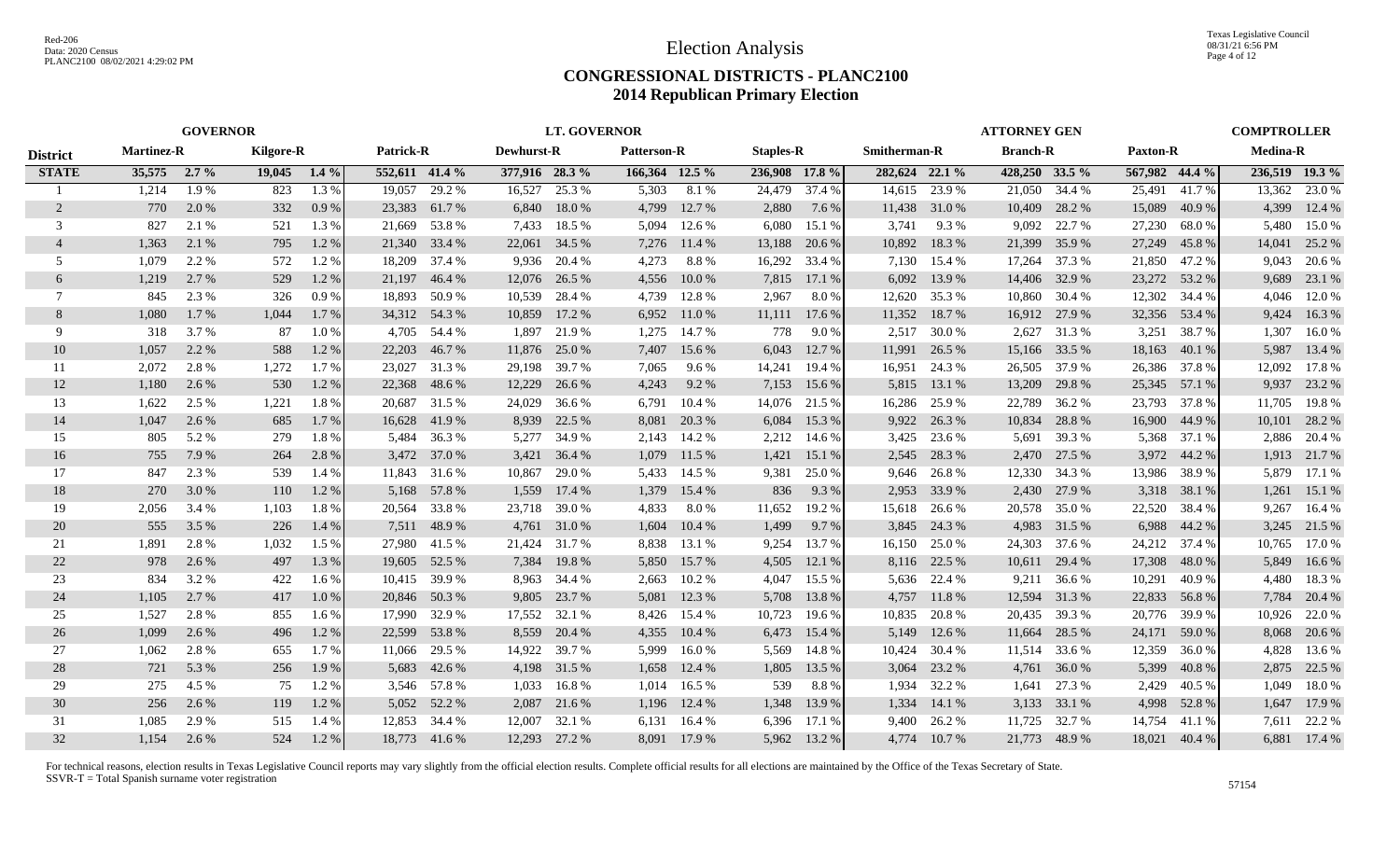|                 |                |               | <b>COMPTROLLER</b> |              |                 |         |                | <b>LAND COMM</b> |                |               |                 |               |                 |        | <b>AG COMM</b>  |              |                 |               |                  |                |
|-----------------|----------------|---------------|--------------------|--------------|-----------------|---------|----------------|------------------|----------------|---------------|-----------------|---------------|-----------------|--------|-----------------|--------------|-----------------|---------------|------------------|----------------|
| <b>District</b> | Hegar-R        |               | Hilderbran-R       |              | <b>Torres-R</b> |         | <b>Watts-R</b> |                  | <b>Bush-R</b>  |               | <b>Opiela-R</b> |               | <b>Carnes-R</b> |        | <b>Cotten-R</b> |              | <b>Miller-R</b> |               | <b>Merritt-R</b> |                |
| <b>STATE</b>    | 612,539 50.0 % |               | 318,796 26.0 %     |              | 56,898          | $4.6\%$ | 346,900 27.0 % |                  | 938,027 73.0 % |               | 207,164 17.4 %  |               | 148,192 12.4 %  |        | 174,599 14.7 %  |              | 411,496 34.6 %  |               |                  | 249,406 20.9 % |
|                 | 24,850         | 42.8%         | 17,090             | 29.4 %       | 2,812           | 4.8%    | 16,989         | 27.2 %           | 45,466         | 72.8 %        | 3,042           | 5.1%          | 6,045           | 10.2 % | 7,551           | 12.8%        | 17,899          | 30.3 %        | 24,603           | 41.6 %         |
| 2               | 19,464         | 55.0 %        | 10,679             | 30.2 %       | 851             | 2.4 %   | 9,044          | 24.6 %           |                | 27,689 75.4 % | 9,936           | 28.6 %        | 1,697           | 4.9 %  | 2,228           | 6.4 %        |                 | 14,642 42.2 % | 6,182            | 17.8 %         |
| 3               | 24,790         | 67.7 %        | 5.019              | 13.7 %       | 1,354           | 3.7 %   | 10,527         | 27.5 %           | 27,687         | 72.5 %        | 5,787           | 16.4 %        | 4,505           | 12.7 % | 3,946           | 11.2 %       | 16,696          | 47.2 %        | 4,406            | 12.5 %         |
| $\overline{4}$  | 26,079         | 46.8%         | 12,349             | 22.1 %       | 3,303           | 5.9 %   | 17,464         | 28.5 %           | 43,787         | 71.5 %        | 8,468           | 15.0 %        | 7,171           | 12.7 % | 10,570          | 18.8%        | 14,943          | 26.5 %        | 15,161           | 26.9 %         |
| 5               | 24,891         | 56.7%         | 8,203              | 18.7%        | 1,785           | 4.1 %   | 13,823         | 29.8%            | 32,581         | 70.2 %        | 8,059           | 18.6 %        | 4,966           | 11.4 % | 6,415           | 14.8%        | 14,173          | 32.7 %        | 9,788            | 22.6 %         |
| 6               |                | 24,153 57.5 % | 6,517              | 15.5 %       | 1,612           | 3.8 %   | 10,849         | 24.6 %           | 33,240         | 75.4 %        | 8,156           | 19.9 %        | 3,733           | 9.1 %  | 6,378           | 15.6 %       | 15,115          | 37.0 %        | 7,502            | 18.3 %         |
| 7               |                | 17,159 50.7 % | 11,768             | 34.8%        | 840             | 2.5 %   | 7,839          | 21.8%            | 28,184         | 78.2 %        |                 | 11,181 34.3 % | 1,829           | 5.6 %  | 2,000           | 6.1 %        | 12,138 37.2 %   |               | 5,487            | 16.8%          |
| 8               | 35,431         | 61.3%         | 11,075             | 19.2 %       | 1,879           | 3.3 %   | 20,248         | 33.9 %           |                | 39,486 66.1 % | 10,312          | 18.1 %        | 4,993           | 8.8%   | 6,423           | 11.3 %       | 26,590          | 46.7 %        | 8,598            | 15.1 %         |
| 9               | 4,253          | 52.1 %        | 2,271              | 27.8%        | 325             | 4.0 %   | 2,144          | 25.5 %           | 6,277          | 74.5 %        | 2,276           | 28.8%         | 666             | 8.4 %  | 658             | 8.3%         | 2,757           | 34.8 %        | 1,559            | 19.7 %         |
| 10              | 28,387         | 63.4 %        | 9,167              | 20.5 %       | 1,223           | 2.7 %   | 13,268         | 29.5 %           | 31,744         | 70.5 %        | 9,902           | 23.9 %        | 4,979           | 12.0%  | 5,304           | 12.8%        | 13,586          | 32.8%         | 7,684            | 18.5 %         |
| 11              | 26,611         | 39.1 %        | 26,296             | 38.6 %       | 3,062           | 4.5 %   | 17,808         | 24.9 %           |                | 53,776 75.1 % | 6,513           | 9.9 %         | 9,858           | 15.0 % | 12,284          | 18.7%        | 22,259          | 33.9%         | 14,780           | 22.5 %         |
| 12              | 25,242         | 59.0%         | 5,948              | 13.9 %       | 1,625           | 3.8%    | 11,189         | 25.0 %           | 33,608         | 75.0 %        | 8,391           | 20.1 %        | 3,128           | 7.5 %  | 4,760           | 11.4 %       | 17,840          | 42.8%         | 7,599            | 18.2 %         |
| 13              | 24,914         | 42.1 %        | 19,600             | 33.2 %       | 2,895           | 4.9%    | 17,552         | 27.9 %           | 45,251         | 72.1 %        | 5,831           | 10.1 %        | 10,063          | 17.5 % | 11.487          | 19.9%        | 16,352          | 28.4 %        | 13,874           | 24.1 %         |
| 14              | 15,303         | 42.7 %        |                    | 8,730 24.4 % | 1,676           | 4.7 %   | 10,896         | 28.2 %           |                | 27,806 71.8 % | 7,597           | 21.9 %        | 4,110           | 11.9 % | 4,611           | 13.3 %       | 11,623          | 33.5 %        | 6,717            | 19.4 %         |
| 15              | 5,027          | 35.5 %        | 4,777              | 33.7 %       | 1,482           | 10.5 %  | 3,621          | 24.3 %           | 11,300         | 75.7 %        | 3,025           | 21.9 %        | 1,734           | 12.5 % | 2,878           | 20.8%        | 3,120           | 22.5 %        | 3,079            | 22.3 %         |
| 16              | 2,626          | 29.7 %        | 2,983              | 33.8 %       | 1,313           | 14.9 %  | 2,036          | 21.9 %           | 7,258          | 78.1 %        | 663             | 7.7 %         | 1,295           | 14.9 % |                 | 1,826 21.1 % | 2,834           | 32.7 %        | 2,047            | 23.6 %         |
| 17              | 16,595         | 48.1 %        | 10,074             | 29.2 %       | 1,928           | 5.6 %   | 9,657          | 26.8%            | 26,314         | 73.2 %        | 3,913           | 11.8 %        | 6,154           | 18.5 % | 5,720           | 17.2 %       | 10,334          | 31.1 %        |                  | 7,102 21.4 %   |
| 18              | 4,080          | 48.7 %        | 2,662              | 31.8%        | 367             | 4.4 %   | 2,279          | 26.2 %           | 6,433          | 73.8%         | 2,504           | 30.7 %        | 502             | 6.1 %  | 584             | 7.2 %        | 3,080           | 37.7 %        | 1,497            | 18.3 %         |
| 19              | 25,384         | 44.8%         | 19,630             | 34.7 %       | 2,320           | 4.1 %   | 15,357         | 26.0%            | 43,820         | 74.0 %        | 3,400           | 6.2%          | 9,160           | 16.8%  | 9,818           | 18.0%        | 17,713          | 32.4 %        | 14,540           | 26.6 %         |
| 20              | 5,715          | 37.9 %        | 4,925              | 32.7 %       | 1,195           | 7.9 %   | 3,758          | 24.4 %           | 11,619         | 75.6 %        | 3,431           | 22.8 %        | 1,712           | 11.4 % | 2,043           | 13.5 %       | 4,603           | 30.5 %        | 3,291            | 21.8 %         |
| 21              | 23,129         | 36.6 %        | 27,112             | 42.9 %       | 2,188           | 3.5 %   | 16,792         | 25.9 %           | 47,953         | 74.1 %        | 10,551          | 17.8 %        | 8,682           | 14.6 % | 8,281           | 13.9 %       | 18,327          | 30.8%         | 13,580           | 22.9 %         |
| 22              | 21,761         | 61.8%         | 6,439              | 18.3%        | 1,166           | 3.3 %   | 10,853         | 30.4 %           | 24,862         | 69.6 %        | 7,328           | 22.0 %        | 3,322           | 10.0%  | 4,002           | 12.0 %       | 12,879          | 38.7 %        | 5,787            | 17.4 %         |
| 23              | 8,352          | 34.0 %        | 10,411             | 42.4 %       | 1,298           | 5.3 %   | 5,972          | 23.6 %           | 19,294         | 76.4 %        | 4,058           | 17.2 %        | 4.644           | 19.6 % | 3,661           | 15.5 %       | 6,811           | 28.8%         | 4,475            | 18.9%          |
| 24              | 23,523         | 61.8%         | 5,493              | 14.4 %       | 1,285           | 3.4 %   | 10,241         | 25.7 %           | 29,665         | 74.3 %        | 6,337           | 17.1 %        | 4,452           | 12.0 % | 3,901           | 10.5 %       | 16,810          | 45.3 %        | 5,611            | 15.1 %         |
| 25              |                | 24,110 48.6 % | 12,063             | 24.3 %       | 2,491           | 5.0 %   | 15,733         | 30.3 %           | 36,244         | 69.7 %        | 9,005           | 18.6 %        | 6,382           | 13.2 % | 6,688           | 13.8%        | 18,370          | 37.9 %        | 7,968            | 16.5 %         |
| 26              | 23,374         | 59.5 %        | 6,062              | 15.4 %       | 1,748           | 4.5 %   | 11,876         | 29.2 %           | 28,857         | 70.8%         | 7,655           | 19.8%         | 3,401           | 8.8%   | 4,950           | 12.8%        | 16,225          | 42.0 %        | 6,388            | 16.5 %         |
| 27              | 18,884         | 53.3 %        | 8,354              | 23.6 %       | 3,360           | 9.5 %   | 9,259          | 25.3 %           | 27,402         | 74.7 %        | 6,359           | 19.2 %        | 4,389           | 13.3 % | 9,994           | 30.2 %       | 7,719           | 23.3 %        | 4,643            | 14.0%          |
| 28              | 4,584          | 35.9%         | 4,323              | 33.8 %       | 992             | 7.8%    | 3,086          | 23.4 %           | 10,105         | 76.6 %        | 3,522           | 27.6 %        | 1,798           | 14.1 % | 1,992           | 15.6 %       | 3,166           | 24.8%         | 2,294            | 18.0 %         |
| 29              |                | 2,783 47.8 %  | 1,698              | 29.1 %       | 298             | 5.1 %   | 1,522          | 25.4 %           | 4,471          | 74.6 %        | 1,867           | 32.7 %        | 404             | 7.1 %  | 466             | 8.2%         | 1,813           | 31.7 %        | 1,167            | 20.4 %         |
| 30              | 5,618          | 61.2%         | 1,553              | 16.9%        | 363             | 4.0 %   | 2,364          | 25.2 %           | 7,032          | 74.8%         | 1,779           | 19.9 %        | 1,364           | 15.3 % | 909             | 10.2 %       | 3,594           | 40.2 %        | 1,290            | 14.4 %         |
| 31              | 17,458         | 50.9%         | 7,322              | 21.4 %       | 1,902           | 5.5 %   | 11,397         | 32.3 %           |                | 23,916 67.7 % | 4,753           | 14.5 %        | 4.719           | 14.4 % | 4,783           | 14.6 %       | 11,005          | 33.5 %        |                  | 7,543 23.0 %   |
| 32              | 24,327         | 61.5 %        |                    | 7,006 17.7 % | 1.367           | 3.5 %   |                | 9,728 22.4 %     |                | 33,736 77.6 % |                 | 7,187 18.7 %  | 8.446           | 22.0 % | 4.105           | 10.7%        | 14,104 36.8 %   |               |                  | 4,526 11.8 %   |
|                 |                |               |                    |              |                 |         |                |                  |                |               |                 |               |                 |        |                 |              |                 |               |                  |                |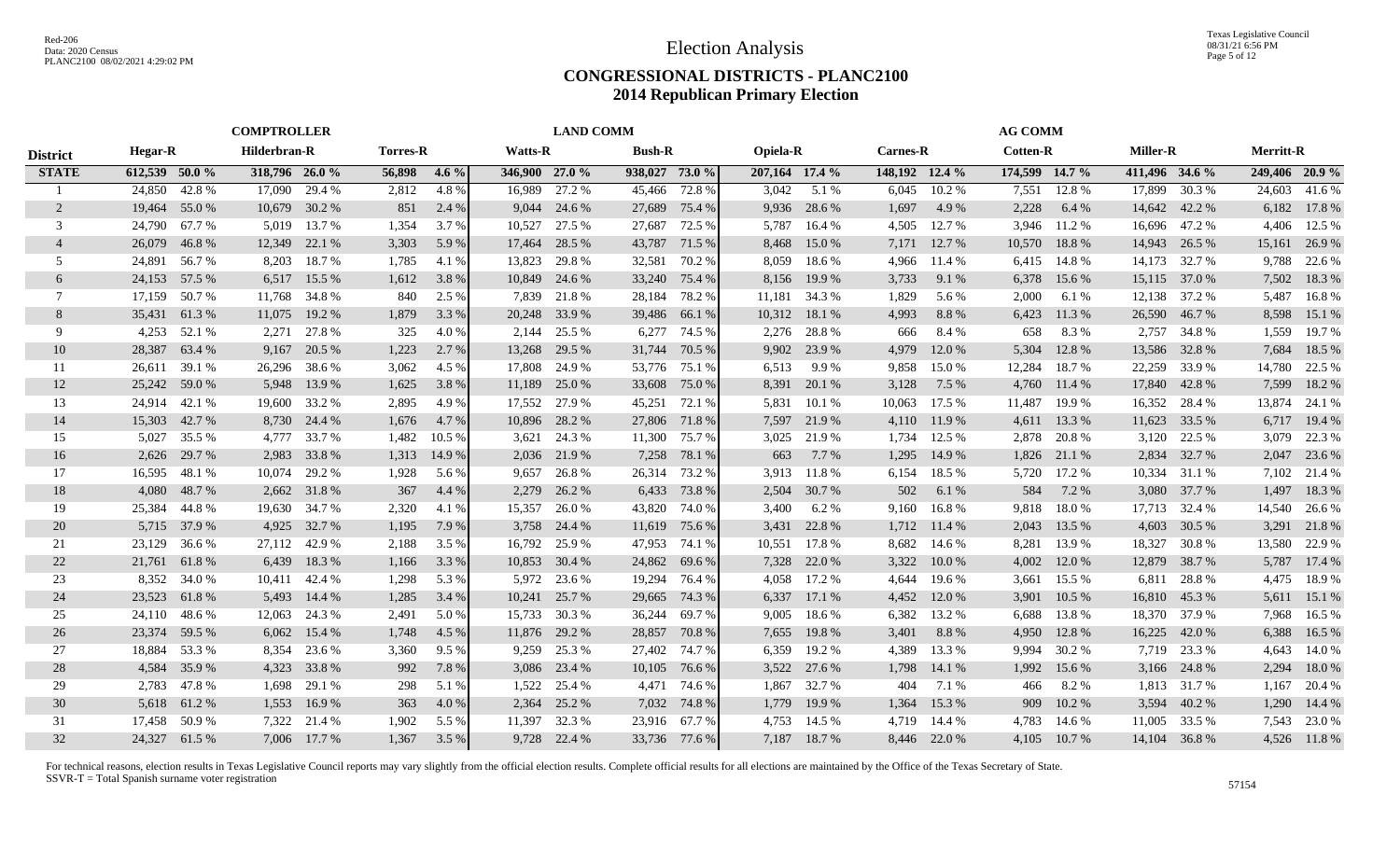|                 |                 |              |                    | <b>RR COMM 3</b> |                 |               |                 |               |                | <b>SUP CT CHIEF</b> |                 |               |                | SUP CT 6      |                |              |                | <b>SUP CT 8</b> |                  |               |
|-----------------|-----------------|--------------|--------------------|------------------|-----------------|---------------|-----------------|---------------|----------------|---------------------|-----------------|---------------|----------------|---------------|----------------|--------------|----------------|-----------------|------------------|---------------|
| <b>District</b> | <b>Berger-R</b> |              | <b>Christian-R</b> |                  | <b>Boyuls-R</b> |               | <b>Sitton-R</b> |               | Hecht-R        |                     | <b>Talton-R</b> |               | <b>Brown-R</b> |               | Pool-R         |              | Johnson-R      |                 | <b>McCally-R</b> |               |
| <b>STATE</b>    | 198,628 16.8%   |              | 503,515 42.7 %     |                  | 117,506 10.0 %  |               | 359,937 30.5 %  |               | 709,624 60.4 % |                     | 464,400 39.6 %  |               | 823,312 71.9 % |               | 321,718 28.1 % |              | 733,734 64.0 % |                 |                  | 412,360 36.0% |
|                 | 6,970           | 11.7 %       | 33,009             | 55.2 %           | 3,081           | 5.1%          | 16,766          | 28.0%         | 27,197         | 48.2 %              | 29,208          | 51.8%         | 38,661         | 69.2 %        | 17,190         | 30.8%        | 36,610         | 65.9%           | 18,937           | 34.1 %        |
| $\overline{2}$  | 3,263           | 9.4 %        | 11,106             | 31.9 %           | 7,426           | 21.4 %        | 12,975          | 37.3 %        |                | 22,366 63.8 %       |                 | 12,703 36.2 % |                | 25,577 76.6 % | 7,802          | 23.4 %       | 22,104         | 65.4 %          |                  | 11,676 34.6 % |
| 3               | 5.076           | 14.4 %       | 16,928             | 48.1 %           | 3,572           | 10.1%         | 9,630           | 27.4 %        |                | 25,662 72.8 %       | 9,594           | 27.2 %        | 26,440         | 77.1 %        | 7,854          | 22.9 %       | 25,161         | 73.3 %          |                  | 9,162 26.7 %  |
| $\overline{4}$  | 9,953           | 18.3%        | 27,014             | 49.7 %           | 3,327           | 6.1 %         | 14,011          | 25.8%         |                | 28,346 52.8%        | 25,356          | 47.2 %        | 33,608         | 62.6 %        | 20,111         | 37.4 %       | 33,260         | 62.8%           |                  | 19,674 37.2 % |
| 5               | 7,374           | 17.4 %       | 20,701             | 48.8%            | 2,826           | 6.7 %         | 11,484          | 27.1 %        |                | 23,929 57.0 %       | 18,072          | 43.0%         | 29,591         | 70.9 %        | 12,171         | 29.1 %       | 27,437         | 66.5%           | 13,831           | 33.5 %        |
| 6               | 6,781           | 16.9%        | 19,949             | 49.6 %           | 2,128           | 5.3 %         | 11,343          | 28.2 %        | 25,741         | 64.0 %              | 14,497          | 36.0%         | 27,660         | 69.4 %        | 12,204         | 30.6 %       | 25,530         | 64.8%           | 13,879           | 35.2 %        |
| 7               | 3,459           | 10.5 %       | 9,848              | 29.9 %           | 5,722           | 17.4 %        | 13,869          | 42.2 %        |                | 23,242 68.2 %       | 10,823          | 31.8%         | 25,663         | 80.1 %        | 6,388          | 19.9 %       | 22,180         | 68.4%           | 10,241           | 31.6 %        |
| 8               | 7,240           | 12.8%        | 22,187             | 39.2 %           |                 | 11,920 21.1 % | 15,185          | 26.9 %        |                | 36,549 65.4 %       | 19,340          | 34.6 %        | 38,133         | 69.9%         | 16,433         | 30.1 %       | 37,058         | 68.0%           | 17,427           | 32.0 %        |
| 9               | 1.025           | 12.9%        | 2,663              | 33.6 %           | 1,222           | 15.4 %        | 3,009           | 38.0%         | 4,541          | 56.9%               | 3,444           | 43.1 %        | 5,561          | 72.8%         | 2,078          | 27.2 %       | 4,736          | 61.7 %          |                  | 2,938 38.3 %  |
| 10              | 8,242           | 20.0%        | 15,364             | 37.2 %           | 5,383           | 13.0 %        | 12,262          | 29.7 %        | 24,741         | 60.4%               | 16,240          | 39.6 %        | 29,040         | 74.5 %        | 9,953          | 25.5 %       | 25,434         | 63.7%           |                  | 14,472 36.3 % |
| 11              | 11,992          | 18.7%        | 27,249             | 42.5 %           | 6,401           | 10.0%         | 18,450          | 28.8%         |                | 35,023 55.1 %       | 28,533          | 44.9 %        | 44,327         | 70.4 %        | 18,657         | 29.6 %       | 38,875         | 62.3%           | 23,499           | 37.7 %        |
| 12              | 6,467           | 15.7 %       | 20,813             | 50.5 %           | 2,278           | 5.5 %         | 11,647          | 28.3 %        |                | 28,030 67.3 %       | 13,640          | 32.7 %        | 30,073         | 73.7 %        | 10,705         | 26.3 %       | 28,003         | 68.8%           | 12,687           | 31.2 %        |
| 13              | 11,567          | 20.3 %       | 24,473             | 43.0 %           | 5,852           | 10.3%         | 15,082          | 26.5 %        |                | 32,337 56.9 %       | 24,500          | 43.1 %        | 39,345         | 69.9 %        | 16,906         | 30.1 %       | 35,362         | 62.9%           |                  | 20,867 37.1 % |
| 14              | 5,368           | 15.2 %       | 11,810             | 33.5 %           | 3,924           | 11.1 %        | 14,192          | 40.2 %        |                | 18,538 53.9 %       | 15,874          | 46.1 %        | 23,830         | 70.9 %        | 9,777          | 29.1 %       | 20,453         | 60.3%           |                  | 13,446 39.7 % |
| 15              |                 | 3,245 24.0 % |                    | 5,076 37.6 %     | 849             | 6.3%          | 4,327           | 32.1 %        |                | 7,666 57.1 %        |                 | 5,770 42.9 %  |                | 9,885 75.3 %  | 3,250          | 24.7 %       | 7,538          | 56.9%           |                  | 5,700 43.1 %  |
| 16              | 1,653           | 19.1 %       | 2,950              | 34.0 %           | 1,332           | 15.4 %        | 2,733           | 31.5 %        |                | 4,397 50.8 %        | 4,266           | 49.2 %        | 6,350          | 73.9 %        | 2,245          | 26.1 %       | 4,860          | 56.1 %          |                  | 3,799 43.9 %  |
| 17              | 6.935           | 21.2%        | 11,636             | 35.5 %           | 2.913           | 8.9%          | 11,264          | 34.4 %        |                | 19,737 59.9 %       |                 | 13,216 40.1 % | 23,888         | 73.6 %        | 8,571          | 26.4 %       | 20,619         | 63.8%           |                  | 11,710 36.2 % |
| 18              | 929             | 11.4 %       | 2,809              | 34.4 %           | 1,285           | 15.7 %        | 3,152           | 38.6%         | 4,903          | 59.6 %              | 3,322           | 40.4 %        | 5,743          | 73.2 %        | 2,102          | 26.8 %       | 4,945          | 62.3 %          | 2,987            | 37.7 %        |
| 19              | 8,875           | 16.2%        | 23,114             | 42.3 %           | 4,946           | 9.1 %         | 17,693          | 32.4 %        | 32,378         | 59.9 %              | 21,643          | 40.1 %        | 36,972         | 69.7%         | 16,103         | 30.3 %       | 33,524         | 62.6 %          | 20,041           | 37.4 %        |
| 20              | 2,639           | 17.7 %       | 6,557              | 43.9 %           | 1,407           | 9.4 %         | 4,332           | 29.0 %        | 9,371          | 63.3%               | 5,440           | 36.7 %        | 11,325         | 78.1 %        | 3,181          | 21.9 %       | 8,559          | 59.0 %          | 5,944            | 41.0 %        |
| 21              | 10,809          | 18.3%        | 24,476             | 41.4 %           | 6,940           | 11.8%         | 16,825          | 28.5 %        |                | 38,908 65.9 %       | 20,130 34.1 %   |               | 43,103         | 77.1 %        | 12,838         | 22.9 %       | 34,176 60.4 %  |                 | 22,389           | 39.6 %        |
| 22              | 4,873           | 14.6 %       | 13,443             | 40.3%            | 3,989           | 12.0 %        |                 | 11,072 33.2 % |                | 19,134 57.5 %       | 14,171 42.5 %   |               | 22,456         | 70.7%         | 9,306          | 29.3 %       | 20,310         | 63.1 %          | 11,897           | 36.9 %        |
| 23              | 4,216           | 18.1 %       | 10,371             | 44.4 %           | 2,363           | 10.1 %        | 6,388           | 27.4 %        | 14,111         | 61.0%               | 9,030           | 39.0%         | 17,216         | 76.9%         | 5,176          | 23.1 %       | 13,951         | 62.0%           |                  | 8,545 38.0 %  |
| 24              | 5.902           | 16.0%        | 18,103             | 49.1 %           | 2,043           | 5.5 %         | 10,840          | 29.4 %        |                | 27,018 72.9 %       | 10,029          | 27.1 %        | 27,605         | 76.2 %        | 8,645          | 23.8%        | 24,947         | 69.5 %          | 10,941           | 30.5 %        |
| 25              | 9.254           | 19.7%        | 20.952             | 44.7 %           | 3,897           | 8.3%          | 12,798          | 27.3 %        | 28,637         | 60.8%               | 18,482          | 39.2 %        | 32,077         | 70.0%         | 13,724         | 30.0%        | 29.359         | 63.9%           |                  | 16,612 36.1 % |
| 26              | 7,180           | 18.7%        | 19,067             | 49.7%            | 2,315           | 6.0%          | 9,773           | 25.5 %        |                | 24,163 63.5 %       | 13,907          | 36.5 %        | 27,859         | 74.0 %        | 9,804          | 26.0%        | 26,508         | 70.6%           | 11,038           | 29.4 %        |
| 27              | 7,614           | 23.9 %       | 12,070             | 37.8%            | 1,841           | 5.8 %         | 10,390          | 32.6 %        | 19,677         | 61.4 %              | 12,377          | 38.6%         | 20,856         | 67.5 %        | 10,039         | 32.5 %       | 18,894         | 60.4%           | 12,404           | 39.6%         |
| 28              | 2,588           | 20.9 %       | 5,353              | 43.2 %           | 1,004           | 8.1 %         | 3,441           | 27.8 %        | 7,227          | 59.1 %              | 4,995           | 40.9%         | 9,290          | 77.0%         | 2,768          | 23.0 %       | 6,953          | 57.5 %          | 5,133            | 42.5 %        |
| 29              | 660             | 11.6 %       | 2,037              | 35.8%            | 925             | 16.2%         | 2,074           | 36.4 %        |                | 2,936 51.1 %        | 2,808           | 48.9%         | 3,764          | 68.2%         | 1,752          | 31.8%        | 3,397          | 61.6 %          |                  | 2,122 38.4 %  |
| 30              | 1,311           | 14.9 %       | 4,029              | 45.7 %           | 487             | 5.5 %         | 2,998           | 34.0 %        |                | 5,749 65.0 %        | 3,102           | 35.0 %        | 6,333          | 72.1 %        | 2,453          | 27.9 %       | 5,693          | 65.8%           |                  | 2,956 34.2 %  |
| 31              | 6.175           | 18.9%        | 11,683             | 35.7 %           | 2,642           | 8.1 %         | 12,245          | 37.4 %        | 18,684         | 56.9%               | 14,150          | 43.1 %        | 21,626         | 68.0%         | 10,168         | 32.0 %       | 18,030         | 56.3%           | 13,973           | 43.7 %        |
| 32              |                 | 5,628 14.8%  |                    | 14,952 39.2 %    | 3,316           | 8.7%          |                 | 14,240 37.3 % |                | 28,381 72.5 %       |                 | 10,782 27.5 % |                | 28,837 76.4 % |                | 8,890 23.6 % | 25,776 70.0 %  |                 |                  | 11,066 30.0 % |
|                 |                 |              |                    |                  |                 |               |                 |               |                |                     |                 |               |                |               |                |              |                |                 |                  |               |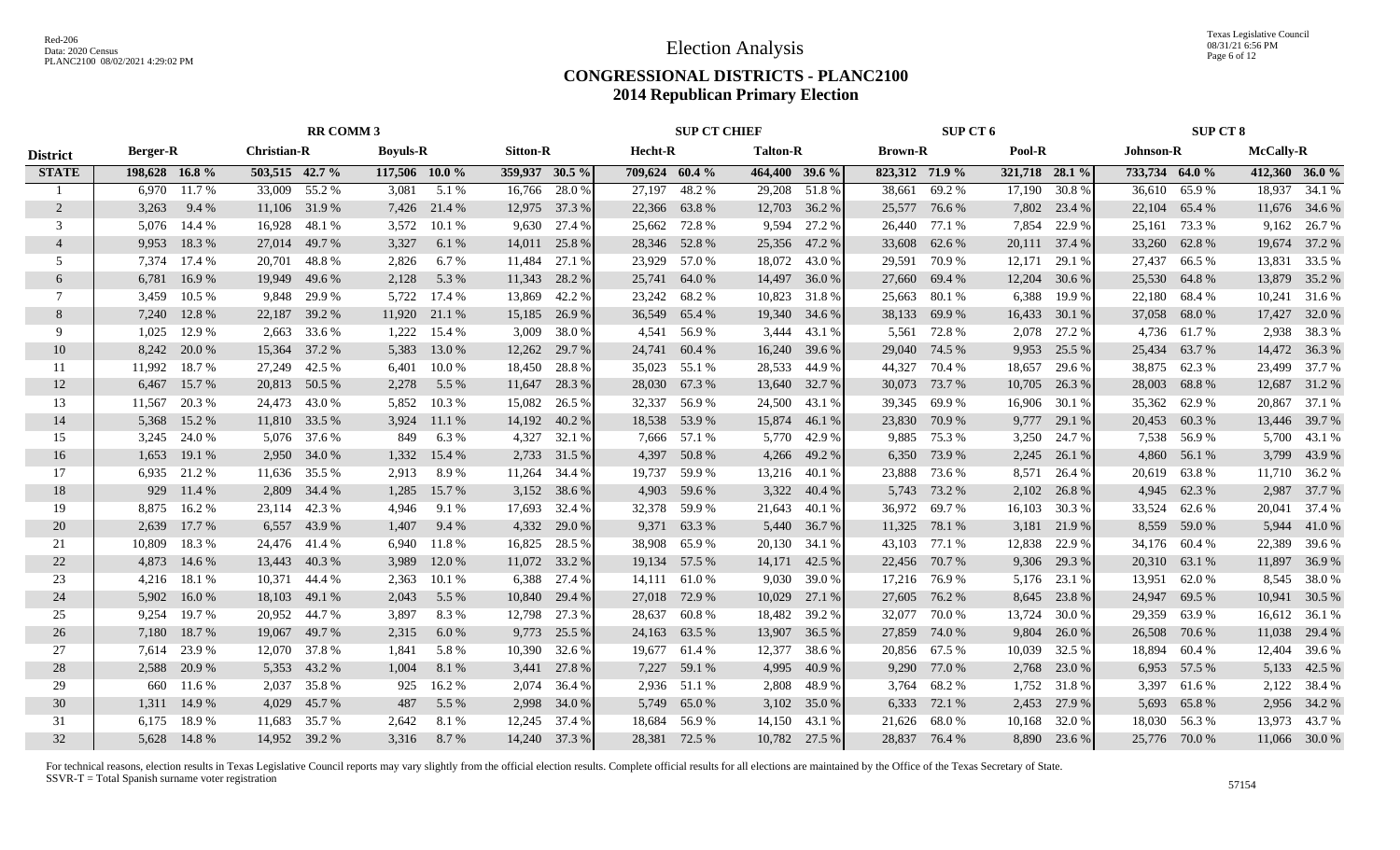|                 |                  | CCA <sub>3</sub> |                     |        |                |        | CCA <sub>4</sub> |        |                |        |                 | CCA <sub>9</sub> |                     |        |
|-----------------|------------------|------------------|---------------------|--------|----------------|--------|------------------|--------|----------------|--------|-----------------|------------------|---------------------|--------|
| <b>District</b> | <b>Walther-R</b> |                  | <b>Richardson-R</b> |        | <b>Wood-R</b>  |        | <b>Yeary-R</b>   |        | Davis-R        |        | <b>Newell-R</b> |                  | <b>Kirkendall-R</b> |        |
| <b>STATE</b>    | 438,879 39.6 %   |                  | 668,887             | 60.4%  | 190,565 17.4 % |        | 600,140 54.7 %   |        | 307,055 28.0 % |        | 572,196 52.3 %  |                  | 522,512 47.7 %      |        |
| 1               | 17,190           | 31.9%            | 36,685              | 68.1%  | 8,502          | 15.9%  | 26,053           | 48.7%  | 18,944         | 35.4 % | 26,561          | 49.7%            | 26,923              | 50.3%  |
| $\overline{2}$  | 9,769            | 30.2 %           | 22,601              | 69.8%  | 4,189          | 13.0 % | 22,772           | 70.6 % | 5,301          | 16.4 % | 16,924          | 53.0%            | 15,009              | 47.0%  |
| 3               | 19,107           | 58.5 %           | 13,557              | 41.5 % | 5,600          | 17.4 % | 20,948           | 65.1 % | 5,649          | 17.5 % | 16,576          | 51.9%            | 15,374              | 48.1 % |
| $\overline{4}$  | 19,186           | 37.2 %           | 32,390              | 62.8%  | 8,924          | 17.6 % | 22,874           | 45.0%  | 19,048         | 37.5 % | 27,987          | 55.2 %           | 22,746              | 44.8%  |
| 5               | 15,002           | 37.4 %           | 25,094              | 62.6 % | 6,915          | 17.3 % | 20,048           | 50.2%  | 13,009         | 32.5 % | 20,267          | 50.8%            | 19,631              | 49.2%  |
| 6               | 18,136           | 47.7 %           | 19,883              | 52.3%  | 5,683          | 15.1 % | 22,111           | 58.6%  | 9,964          | 26.4 % | 22,408          | 59.5 %           | 15,262              | 40.5 % |
| 7               | 7,634            | 25.1 %           | 22,799              | 74.9%  | 4,400          | 14.6 % | 20,998           | 69.5 % | 4,808          | 15.9%  | 17,360          | 58.1 %           | 12,501              | 41.9%  |
| 8               | 24,845           | 46.8%            | 28,244              | 53.2 % | 6,708          | 12.7 % | 35,059           | 66.4 % | 11,060         | 20.9%  | 24,109          | 45.9%            | 28,393              | 54.1 % |
| 9               | 2,064            | 27.9 %           | 5,336               | 72.1 % | 1,057          | 14.4 % | 4,680            | 63.6 % | 1,627          | 22.1 % | 4,251           | 58.0%            | 3,078               | 42.0%  |
| 10              | 12,991           | 34.1 %           | 25,113              | 65.9%  | 5,787          | 15.3 % | 22,213           | 58.9%  | 9,706          | 25.7 % | 18,326          | 48.2%            | 19,704              | 51.8%  |
| 11              | 27,254           | 43.9%            | 34,813              | 56.1 % | 10,728         | 18.0%  | 26,325           | 44.1 % | 22,654         | 37.9 % | 28,919          | 48.5%            | 30,705              | 51.5 % |
| 12              | 19,346           | 49.4 %           | 19,813              | 50.6%  | 4,926          | 12.6 % | 24,792           | 63.5%  | 9,294          | 23.8%  | 24,849          | 64.1 %           | 13,890              | 35.9%  |
| 13              | 20,194           | 37.3 %           | 33,987              | 62.7 % | 10,581         | 19.7%  | 25,411           | 47.3 % | 17,774         | 33.1 % | 26,390          | 49.2%            | 27,263              | 50.8%  |
| 14              | 13,080           | 40.0%            | 19,650              | 60.0%  | 5,234          | 16.2%  | 18,211           | 56.3%  | 8,907          | 27.5 % | 15,939          | 49.5 %           | 16,253              | 50.5 % |
| 15              | 5,229            | 40.4 %           | 7,707               | 59.6%  | 2,347          | 18.2%  | 6,282            | 48.8%  | 4,236          | 32.9%  | 5,276           | 38.3%            | 8,490               | 61.7%  |
| 16              | 3,388            | 39.8%            | 5,119               | 60.2%  | 1,511          | 17.8 % | 4,685            | 55.3 % | 2,281          | 26.9%  | 3,553           | 42.1 %           | 4,890               | 57.9%  |
| 17              | 11,653           | 37.5 %           | 19,406              | 62.5 % | 5,464          | 17.7 % | 15,488           | 50.2%  | 9,887          | 32.1 % | 14,623          | 47.9%            | 15,918              | 52.1 % |
| 18              | 1,812            | 24.0 %           | 5,732               | 76.0%  | 1,031          | 13.7 % | 5,037            | 66.8%  | 1,477          | 19.6%  | 4,174           | 55.7%            | 3,323               | 44.3 % |
| 19              | 16,584           | 32.1 %           | 35,055              | 67.9%  | 9,220          | 18.0%  | 25,651           | 50.1 % | 16,288         | 31.8%  | 27,238          | 53.3 %           | 23,834              | 46.7%  |
| 20              | 4,633            | 32.4 %           | 9,664               | 67.6 % | 3,023          | 21.0%  | 7,325            | 51.0%  | 4,023          | 28.0%  | 7,219           | 50.8%            | 6,978               | 49.2 % |
| 21              | 19,724           | 36.1 %           | 34,963              | 63.9%  | 11,269         | 20.7 % | 28,919           | 53.1 % | 14,284         | 26.2 % | 25,422          | 47.0 %           | 28,669              | 53.0%  |
| $22\,$          | 10,399           | 33.8%            | 20,349              | 66.2%  | 4,836          | 16.0%  | 18,314           | 60.5 % | 7,108          | 23.5 % | 17,817          | 58.3%            | 12,726              | 41.7%  |
| 23              | 7,986            | 36.1 %           | 14,143              | 63.9%  | 4,335          | 19.8%  | 10,420           | 47.6 % | 7,147          | 32.6 % | 10,604          | 48.7%            | 11,164              | 51.3%  |
| 24              | 18,490           | 53.5 %           | 16,057              | 46.5 % | 6,396          | 18.6%  | 21,299           | 62.1 % | 6,612          | 19.3%  | 21,854          | 64.3 %           | 12,133              | 35.7 % |
| 25              | 16,584           | 37.8%            | 27,303              | 62.2%  | 8,063          | 18.5 % | 21,765           | 50.0%  | 13,729         | 31.5 % | 20,798          | 48.1%            | 22,466              | 51.9%  |
| 26              | 18,822           | 51.7%            | 17,571              | 48.3%  | 5,468          | 15.1 % | 22,873           | 63.0%  | 7,982          | 22.0 % | 21,618          | 60.5 %           | 14,132              | 39.5 % |
| 27              | 10,180           | 33.6 %           | 20,129              | 66.4 % | 5,205          | 17.3 % | 14,886           | 49.6%  | 9,941          | 33.1 % | 12,959          | 42.5 %           | 17,548              | 57.5 % |
| 28              | 4,320            | 36.2%            | 7,628               | 63.8%  | 2,314          | 19.5 % | 5,736            | 48.3%  | 3,834          | 32.3 % | 5,507           | 46.5%            | 6,330               | 53.5 % |
| 29              | 1,274            | 23.8%            | 4,079               | 76.2%  | 589            | 11.0%  | 3,471            | 65.0%  | 1,283          | 24.0 % | 2,825           | 53.2%            | 2,481               | 46.8%  |
| 30              | 4,561            | 54.3 %           | 3,831               | 45.7%  | 1,686          | 20.4 % | 4,856            | 58.6%  | 1,743          | 21.0%  | 5,272           | 64.0%            | 2,971               | 36.0%  |
| 31              | 12,102           | 39.2 %           | 18,773              | 60.8%  | 6,255          | 20.5 % | 15,105           | 49.5 % | 9,139          | 30.0%  | 16,124          | 53.0%            | 14,287              | 47.0%  |
| 32              |                  | 20,165 57.6 %    | 14,841              | 42.4 % | 9.999          | 28.8%  | 17,904           | 51.6 % | 6,818          | 19.6 % | 21,339          | 61.8%            | 13,189              | 38.2%  |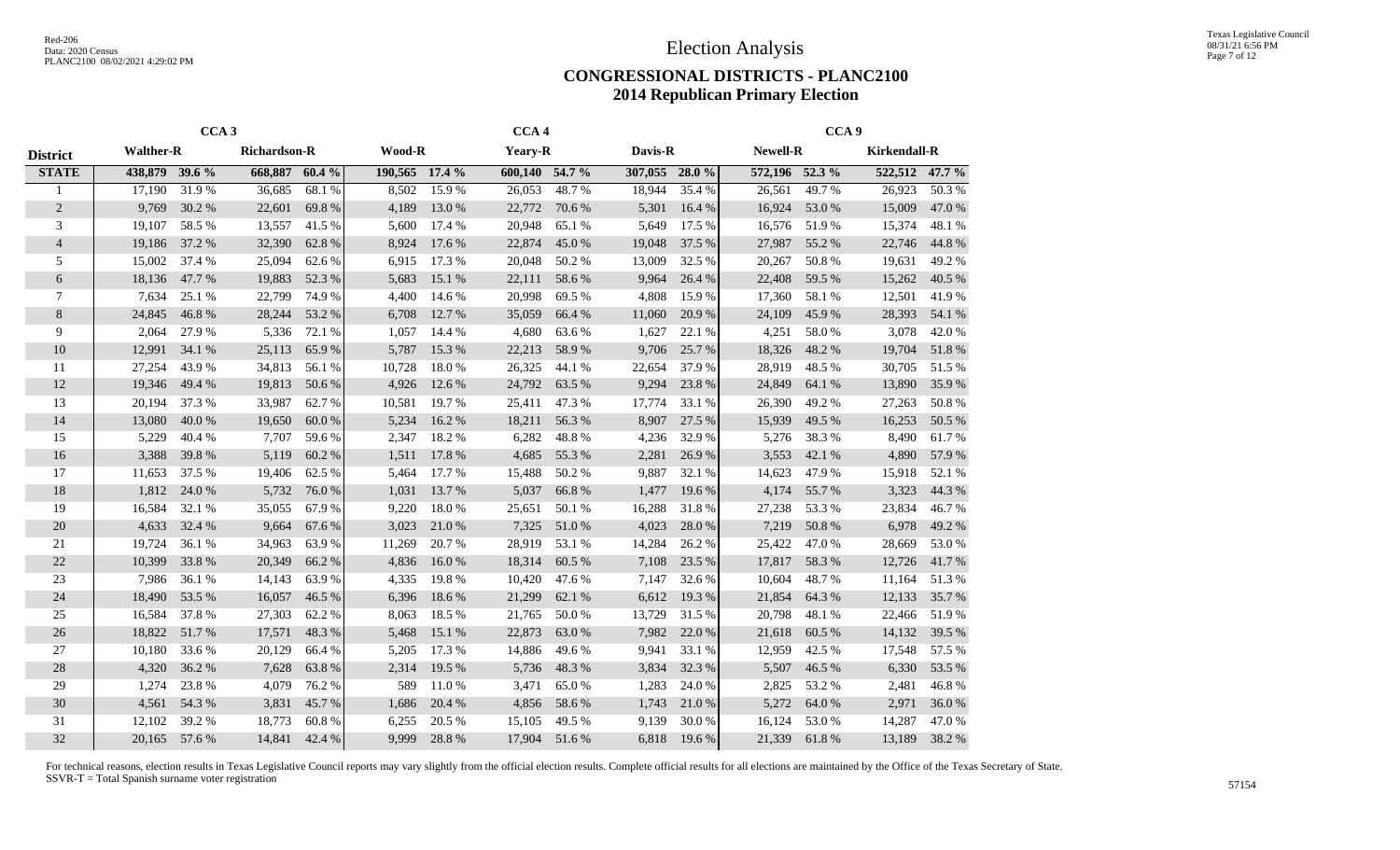Texas Legislative Council 08/31/21 6:56 PM Page 8 of 12

### **CONGRESSIONAL DISTRICTS - PLANC2100 2014 Republican Primary Election**

|                 |               |         |                  |         |                  |              |          | <b>U.S. SEN</b> |        |       |        |       |                 |         |                   |        |               | <b>GOVERNOR</b> |                  |         |
|-----------------|---------------|---------|------------------|---------|------------------|--------------|----------|-----------------|--------|-------|--------|-------|-----------------|---------|-------------------|--------|---------------|-----------------|------------------|---------|
| <b>District</b> | <b>Mapp-R</b> |         | <b>Cleaver-R</b> |         | <b>Stovall-R</b> |              | Cornyn-R |                 | Cope-R |       | Vega-R |       | <b>Reasor-R</b> |         | <b>Stockman-R</b> |        | Abbott-R      |                 | <b>Fritsch-R</b> |         |
| 33              | 79            | $1.0\%$ |                  | 1.5 %   | 621              | 8.2%         |          | 4,548 60.2 %    | 277    | 3.7 % | 485    | 6.4 % | 97              | 1.3 %   | 1,339             | 17.7 % |               | 6,942 89.6 %    | 370              | 4.8%    |
| 34              | 230           | 2.1 %   | 127              | 1.1 %   | 1,028            | 9.2 %        |          | 6,561 58.7 %    | 234    | 2.1 % | 851    | 7.6 % | 167             | $1.5\%$ | 1.981             | 17.7 % |               | 10,162 89.6 %   | 388              | 3.4%    |
| 35              | 234           | $1.8\%$ | 109              | $0.8\%$ | .118             | 8.5 %        |          | 7,596 57.7 %    | 381    | 2.9 % | 823    | 6.3 % | 295             | 2.2 %   | 2.604             | 19.8%  |               | 11,586 88.0 %   | 822              | $6.2\%$ |
| 36              | 1.176         | 2.2 %   | 350              | $0.7\%$ |                  | 6,478 12.1 % |          | 24,060 45.0 %   | 873    | 1.6 % | 1,456  | 2.7%  | 766             | 1.4 %   | 18,353            | 34.3 % | 50,099 92.8 % |                 | 1,940            | 3.6 %   |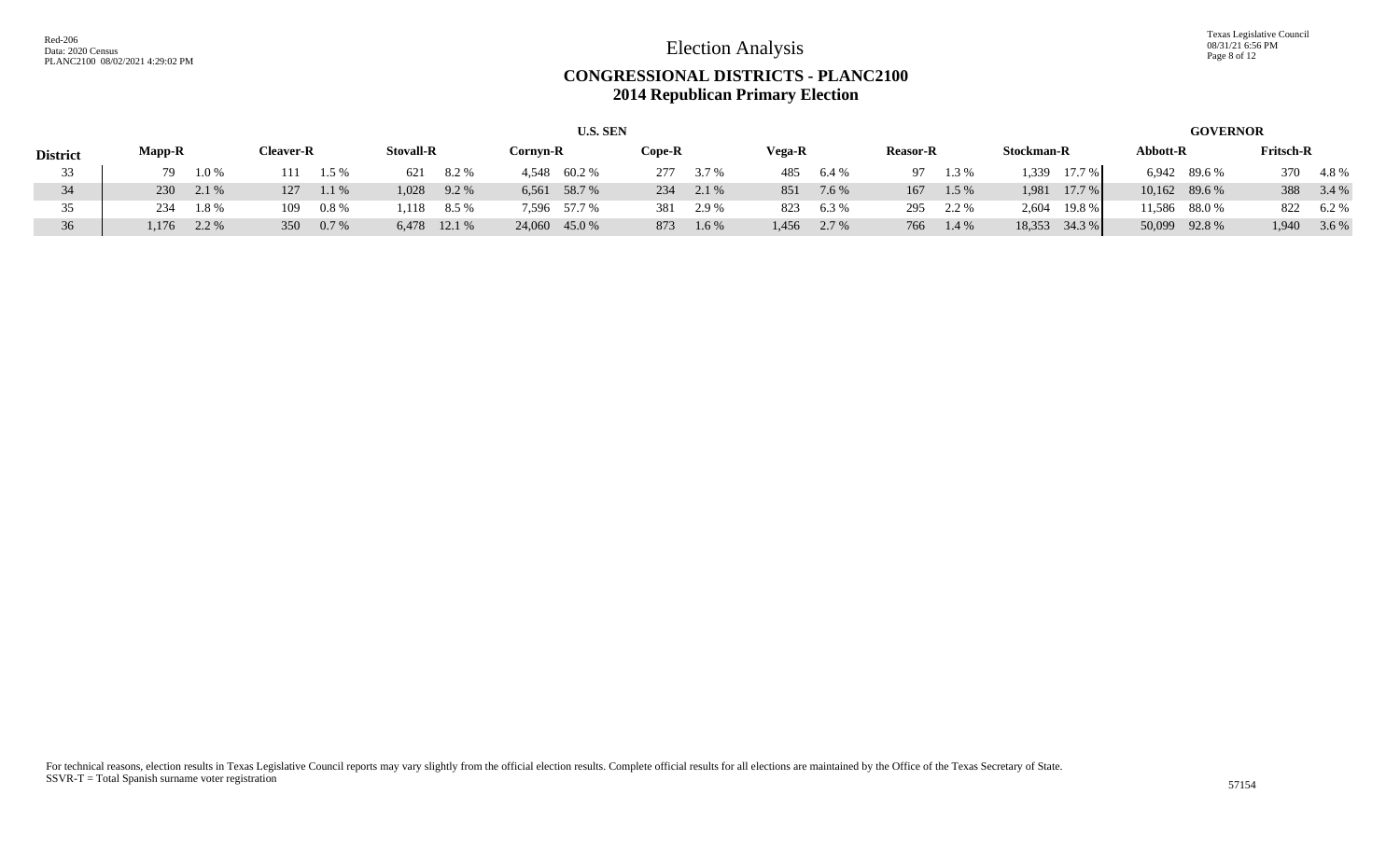Texas Legislative Council 08/31/21 6:56 PM Page 9 of 12

### **CONGRESSIONAL DISTRICTS - PLANC2100 2014 Republican Primary Election**

|                 |                   | <b>GOVERNOR</b>  |         |                  | <b>LT. GOVERNOR</b> |                    |                   |                     | ATTORNEY GEN    |                   | <b>COMPTROLLER</b> |
|-----------------|-------------------|------------------|---------|------------------|---------------------|--------------------|-------------------|---------------------|-----------------|-------------------|--------------------|
| <b>District</b> | <b>Martinez-R</b> | <b>Kilgore-R</b> |         | <b>Patrick-R</b> | <b>Dewhurst-R</b>   | <b>Patterson-R</b> | <b>Staples-R</b>  | <b>Smitherman-R</b> | <b>Branch-R</b> | <b>Paxton-R</b>   | <b>Medina-R</b>    |
| 33              | 329<br>4.2 %      |                  | 1.4 %   | 49.9 %<br>3,879  | 1.881<br>24.2 %     | 809<br>10.4%       | 15.6 %<br>.210    | 15.3 %<br>.157      | 2.287<br>30.3 % | 4,098<br>54.3 %   | 1,593 21.7 %       |
| 34              | 587<br>5.2 %      | 199              | 1.8 %   | 3,087<br>27.6 %  | 4,557<br>40.8 %     | 14.1 %<br>1.574    | $17.6\%$<br>1,963 | 2,896 27.6 %        | 3,909 37.3 %    | $35.0\%$<br>3,671 | 2,147 20.4 %       |
| 35              | 4.1 %<br>540      | 222              | 1.7%    | 5,668<br>43.5 %  | 3,878<br>29.8 %     | 14.9 %<br>1.944    | .541<br>11.8%     | 3,015 23.4 %        | 4,320 33.6 %    | 43.0 %<br>5,532   | 2,730 22.0 %       |
| 36              | 1,151<br>2.1 %    | 804              | $1.5\%$ | 21,849 41.0 %    | 13,331<br>25.0 %    | 8,410 15.8 %       | 18.2 %<br>9,677   | 14,589 29.0 %       | 13,365 26.6 %   | 44.4 %<br>22.301  | 12,222 25.5 %      |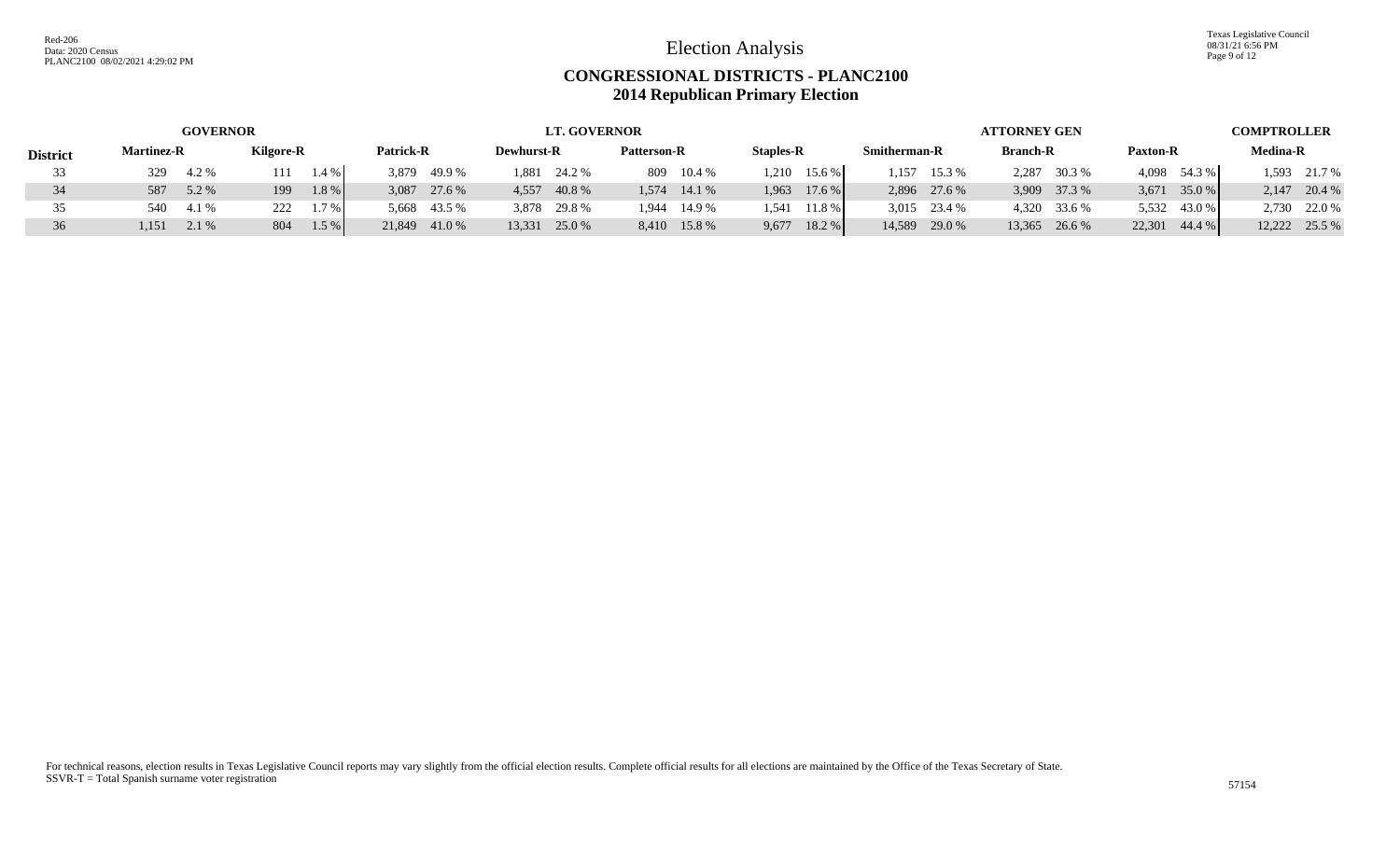Texas Legislative Council 08/31/21 6:56 PM Page 10 of 12

### **CONGRESSIONAL DISTRICTS - PLANC2100 2014 Republican Primary Election**

|                 |               | <b>COMPTROLLER</b> |                  | <b>LAND COMM</b> |                 |                 |                 | <b>AG COMM</b>  |                 |                  |
|-----------------|---------------|--------------------|------------------|------------------|-----------------|-----------------|-----------------|-----------------|-----------------|------------------|
| <b>District</b> | Hegar-R       | Hilderbran-R       | <b>Torres-R</b>  | <b>Watts-R</b>   | <b>Bush-R</b>   | <b>Opiela-R</b> | <b>Carnes-R</b> | <b>Cotten-R</b> | <b>Miller-R</b> | <b>Merritt-R</b> |
| 33              | 4,074 55.6 %  | 16.8%<br>1.229     | 6.0%<br>437      | 1,890 25.1 %     | 74.9 %<br>5.631 | 1,595 22.3 %    | 727 10.2 %      | 887 12.4 %      | 2,688 37.6 %    | $.255$ 17.5 %    |
|                 | 3,994 38.0 %  | 3,246 30.9 %       | $1,122$ 10.7 %   | 2,584 23.7 %     | 76.3 %<br>8.334 | 1,987 19.5 %    | $1,525$ 15.0 %  | 2,816 27.6 %    | 2,479 24.3 %    | 1,378 13.5 %     |
|                 | 5,190 41.9 %  | 3,565 28.8 %       | 7.4 %<br>913     | 3,530 27.9 %     | $9,130$ 72.1 %  | 2,306 19.1 %    | 1.353<br>11.2 % | 1,918 15.9 %    | 3,584 29.7 %    | 2,910 24.1 %     |
|                 | 20,424 42.6 % | 13,157<br>27.5 %   | 2,121<br>$4.4\%$ | 13,725 26.5 %    | 38,069 73.5 %   | 18.0 %<br>8,488 | 4,284<br>9.1 %  | 7,762 16.4 %    | 13,625 28.8 %   | 13,095 27.7 %    |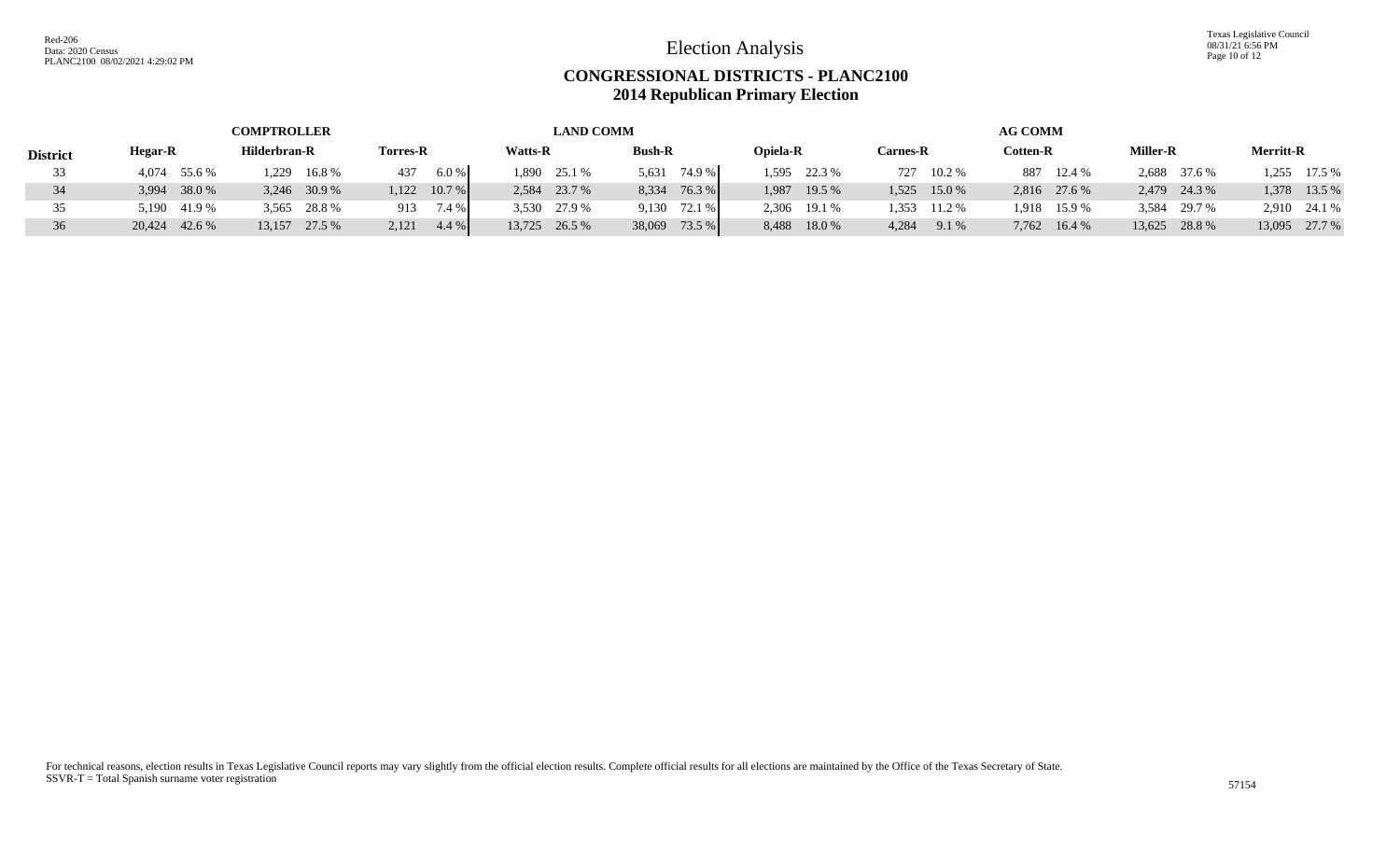Texas Legislative Council 08/31/21 6:56 PM Page 11 of 12

### **CONGRESSIONAL DISTRICTS - PLANC2100 2014 Republican Primary Election**

|                 |                 | <b>RR COMM 3</b> |                 |                  | <b>SUP CT CHIEF</b> |                    | SUP CT 6        |                 | SUP CT 8         |                  |
|-----------------|-----------------|------------------|-----------------|------------------|---------------------|--------------------|-----------------|-----------------|------------------|------------------|
| <b>District</b> | <b>Berger-R</b> | Christian-R      | <b>Boyuls-R</b> | <b>Sitton-R</b>  | Hecht-R             | <b>Talton-R</b>    | <b>Brown-R</b>  | Pool-R          | <b>Johnson-R</b> | <b>McCally-R</b> |
| 33              | 16.6 %<br>1.179 | 46.8 %<br>3.316  | 381<br>5.4 %    | 31.2 %<br>2.211  | 63.0 %<br>4,441     | 2,608 37.0 %       | 70.3 %<br>4,933 | 2,085 29.7 %    | 4,384 62.9 %     | 2,591 37.1 %     |
| 34              | 2,428 24.4 %    | $4,165$ $41.9\%$ | 8.0%<br>791     | 25.7 %<br>2,553  | 5,456 55.7 %        | $4,347$ $44.3%$    | 6,932 72.7 %    | 27.3 %<br>2,609 | 5,680 58.9 %     | 3,957 41.1 %     |
| 35              | 19.6 %<br>2,333 | 5,195 43.6 %     | 8.7 %<br>1.040  | 28.1 %<br>3,349  | 7,380 62.5 %        | 4,433 37.5 %       | 8,713 75.4 %    | 2,848 24.6 %    | 6,601 57.0 %     | 4,987 43.0 %     |
| 36              | 7,425 15.6 %    | 19,047<br>40.1 % | 5,738 12.1 %    | 32.3 %<br>15,334 | 23,028 49.4 %       | $50.6\%$<br>23,568 | 30,040 66.8 %   | 14,932 33.2 %   | 26,827<br>58.8 % | 18,832 41.2 %    |